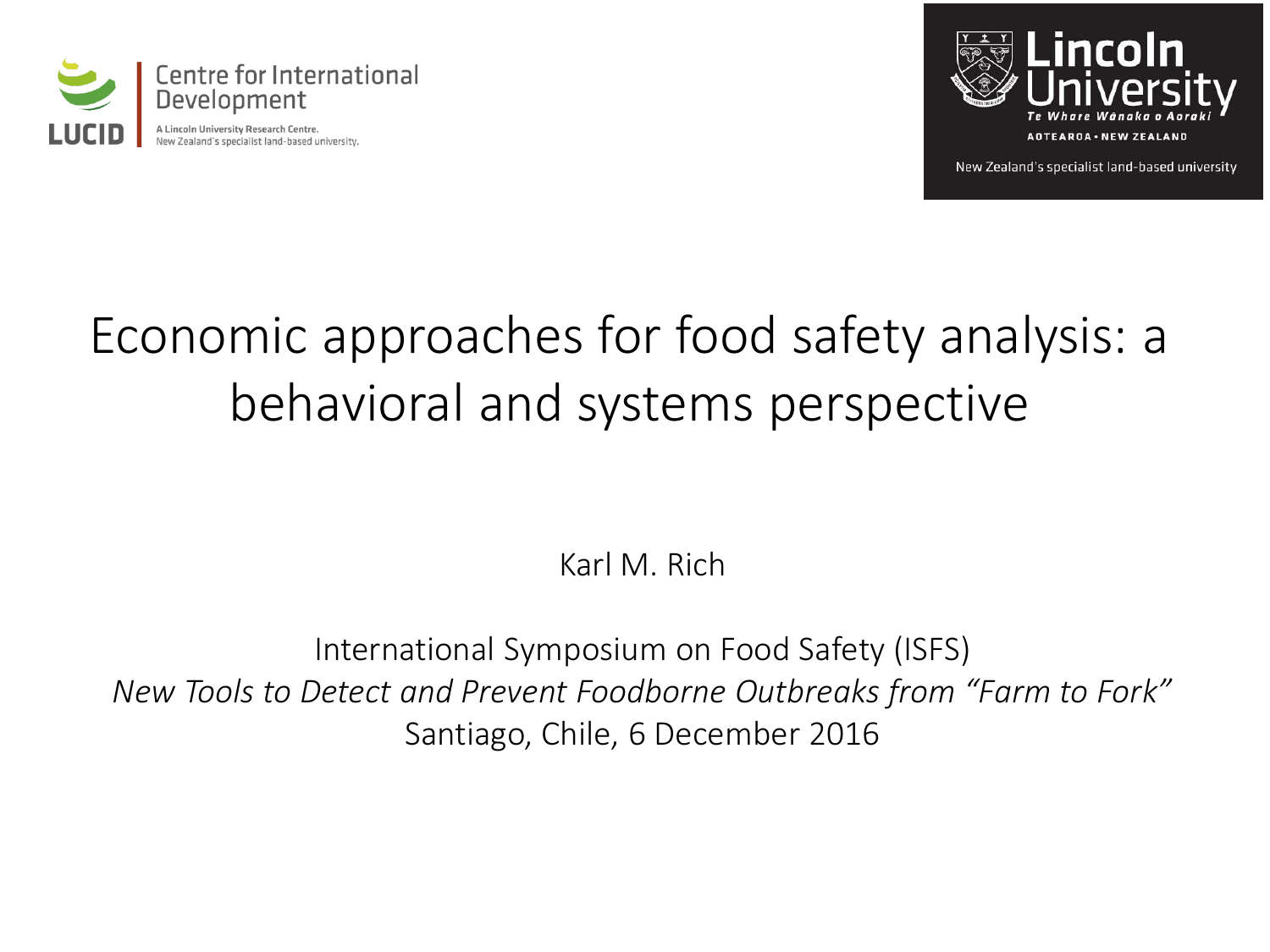### **Outline**

- Contributions of economics
- Economic issues in food safety
- Gaps and future directions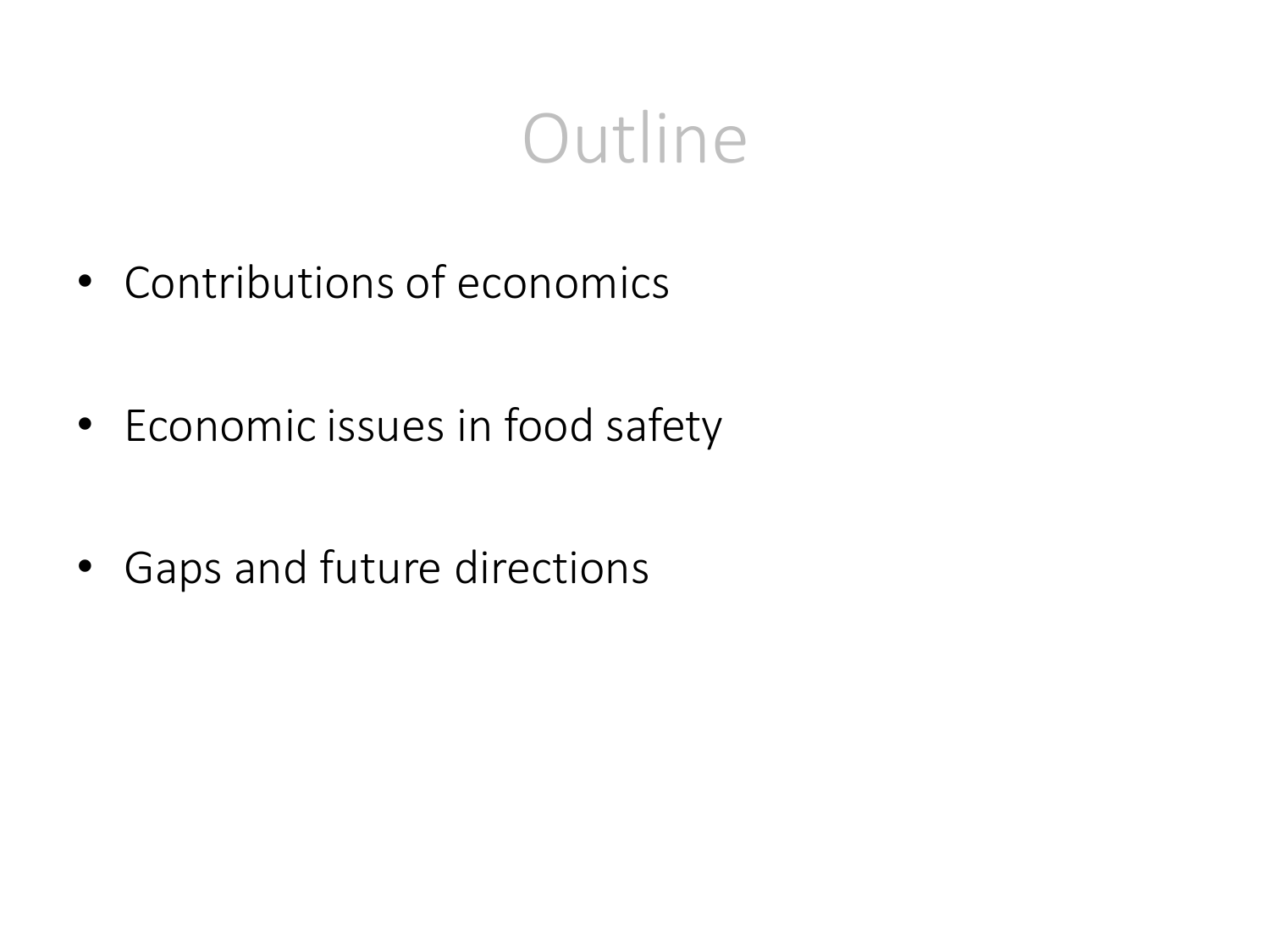### Contributions of economics

- The bottom line: it's all about trade-offs (unlimited wants vs. limited means)
- Fundamental question: how to allocate resources under scarcity? (government, industry, individual)
- Role of behaviour and incentives: given trade-offs, why do actors do what they do?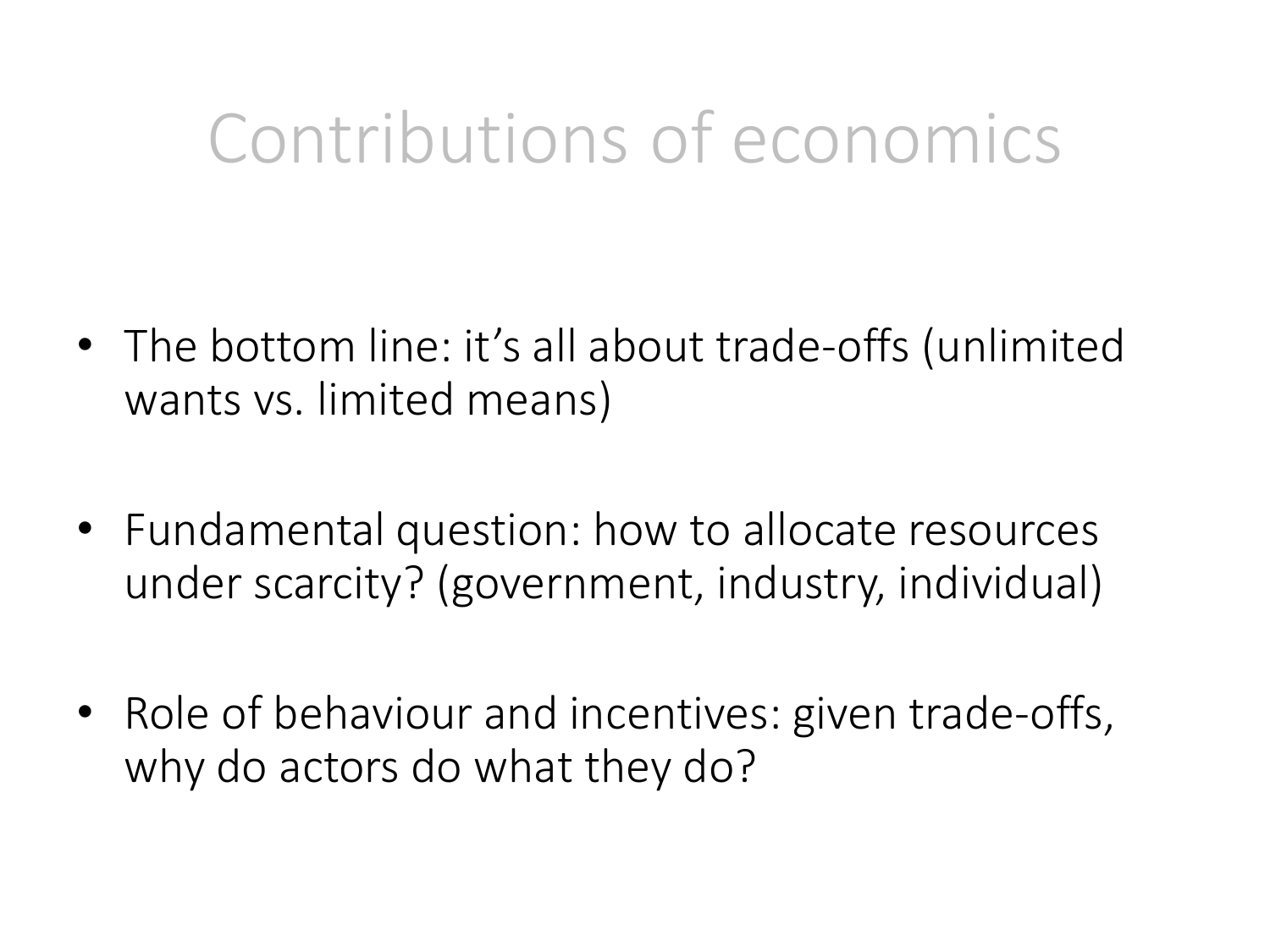### Contributions of economics

- Economics is more than just impacts or costs
- It is about making better, costeffective decisions
- It is about taking people's incentives into account
- Key metric: marginal (additional) benefits vs marginal (additional) costs

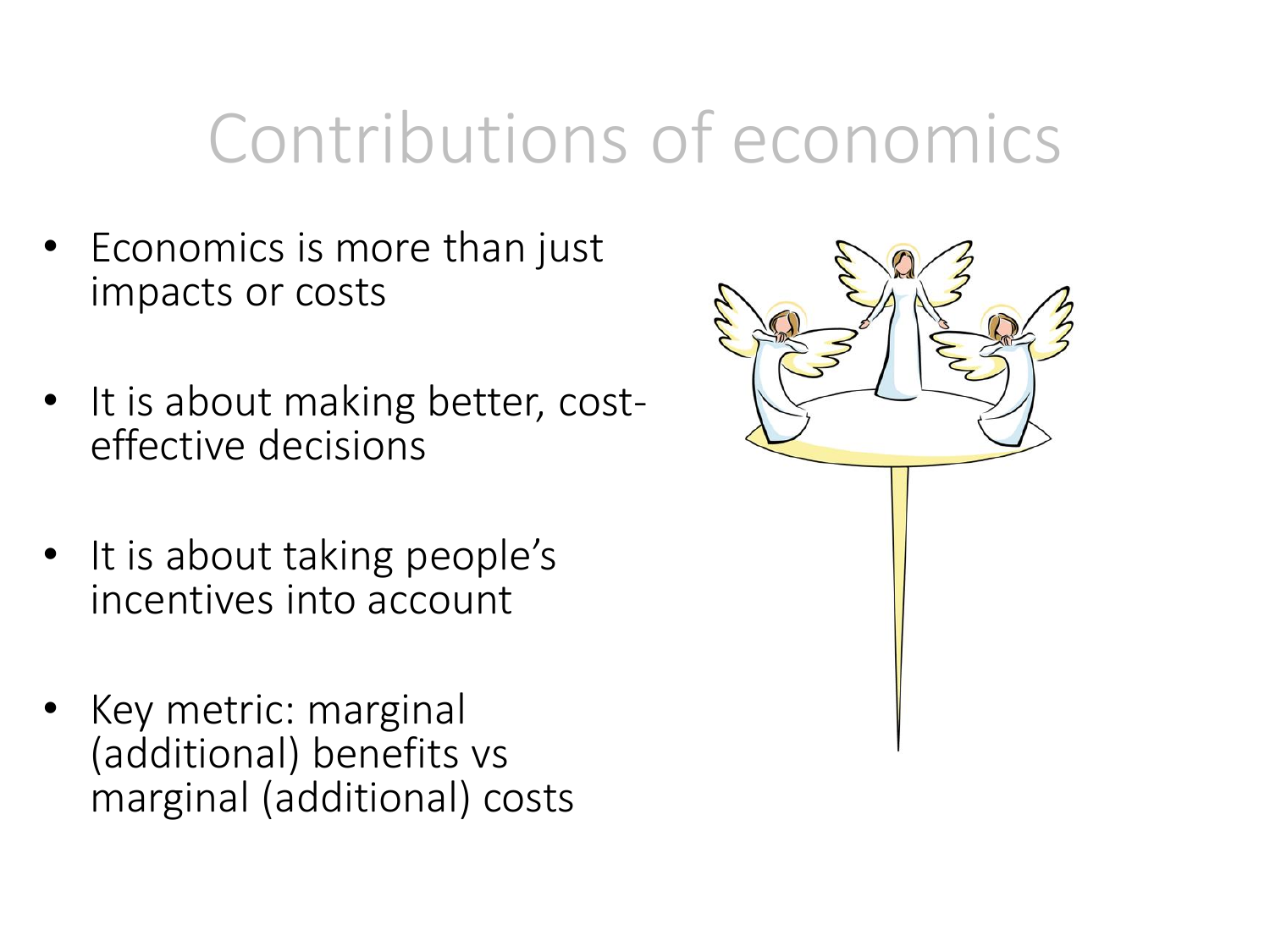- Food safety poses unique regulatory and implementation challenges.
- Lots of focus on net benefits associated with *regulation* (marginal benefits of regulations vs marginal costs)
- But food safety *compliance* is largely an incentive and information issue – are technological or regulatory fixes "worth it"? What are incentives to do/not do?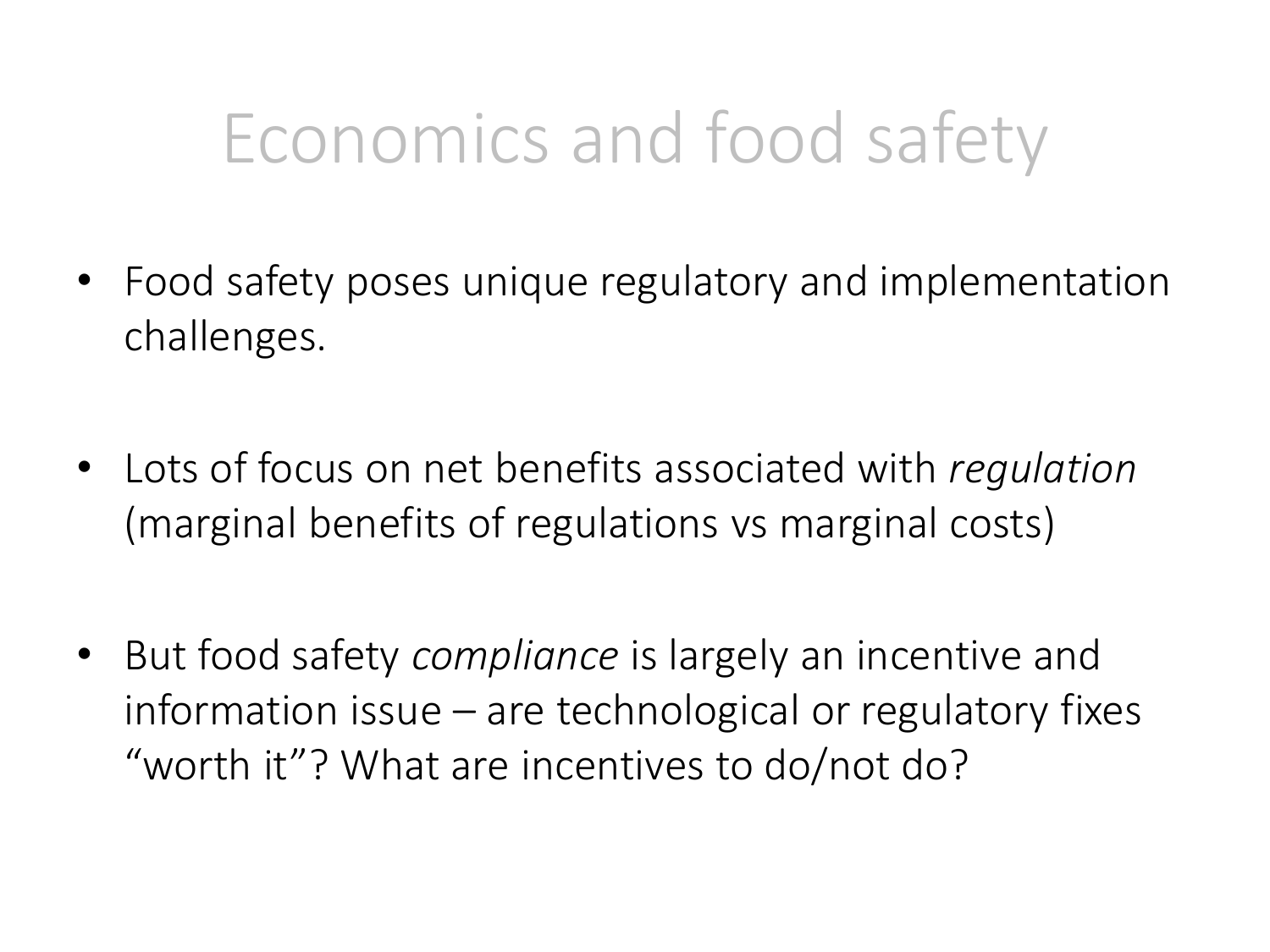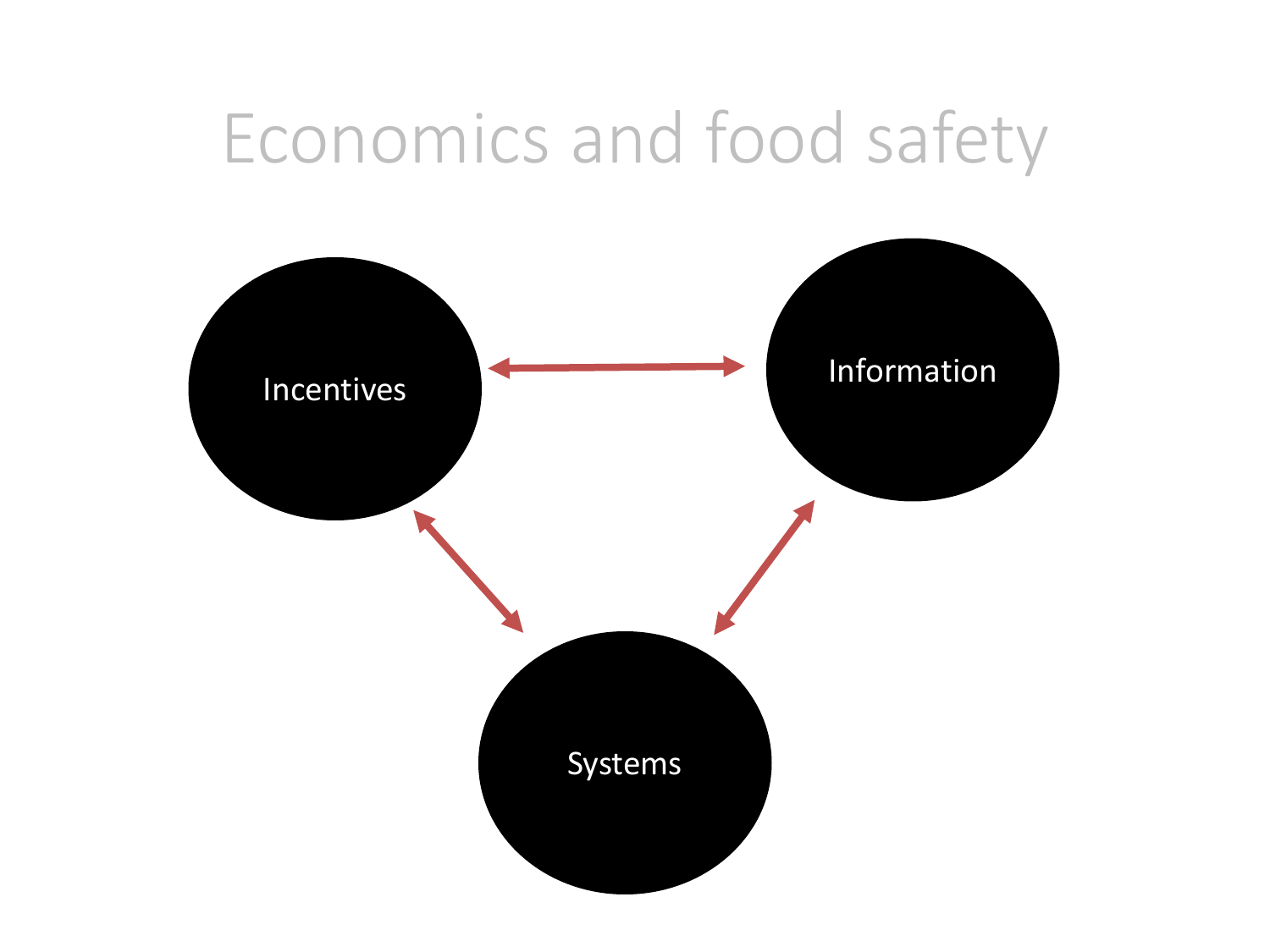Incentives for who?

- Producers food safety regulations will increase compliance costs: how are these borne?
- Public regulations vs. private (market-based) incentives
- Evolution of markets in response to food safety regulations
	- Food safety standards as means to differentiate in market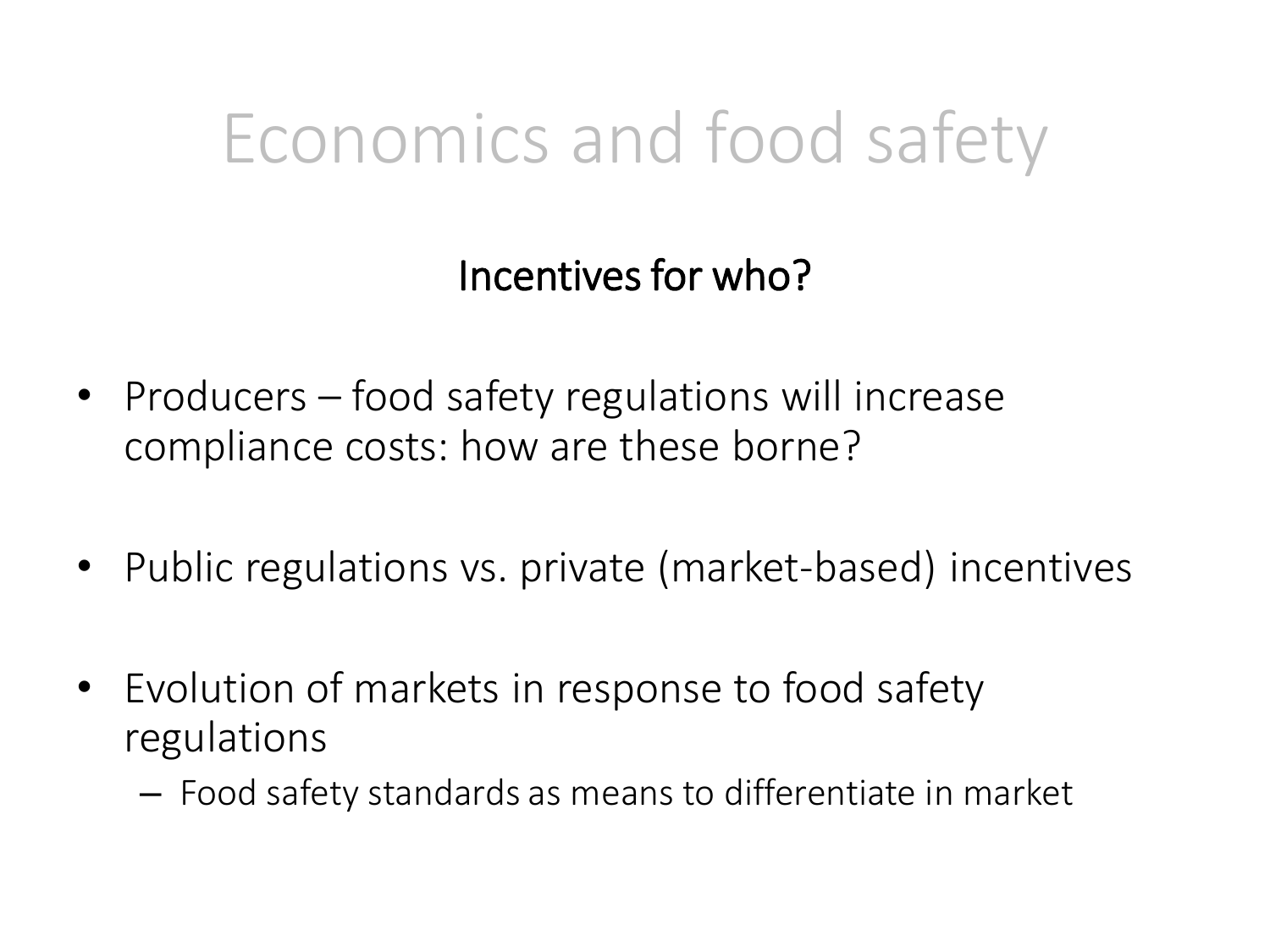|                                          | <b>DRIVERS OF COMPLIANCE</b> |                                |                               |
|------------------------------------------|------------------------------|--------------------------------|-------------------------------|
| <b>NET BENEFIT</b><br><b>TO PRODUCER</b> |                              | <b>Contribution to profits</b> | <b>Regulatory requirement</b> |
|                                          | <b>High</b>                  | Performance driven             | Enforcement driven            |
|                                          | Low                          | Non-compliance                 | Conditional non-compliance    |

Source: Based on Henson and Caswell (1999)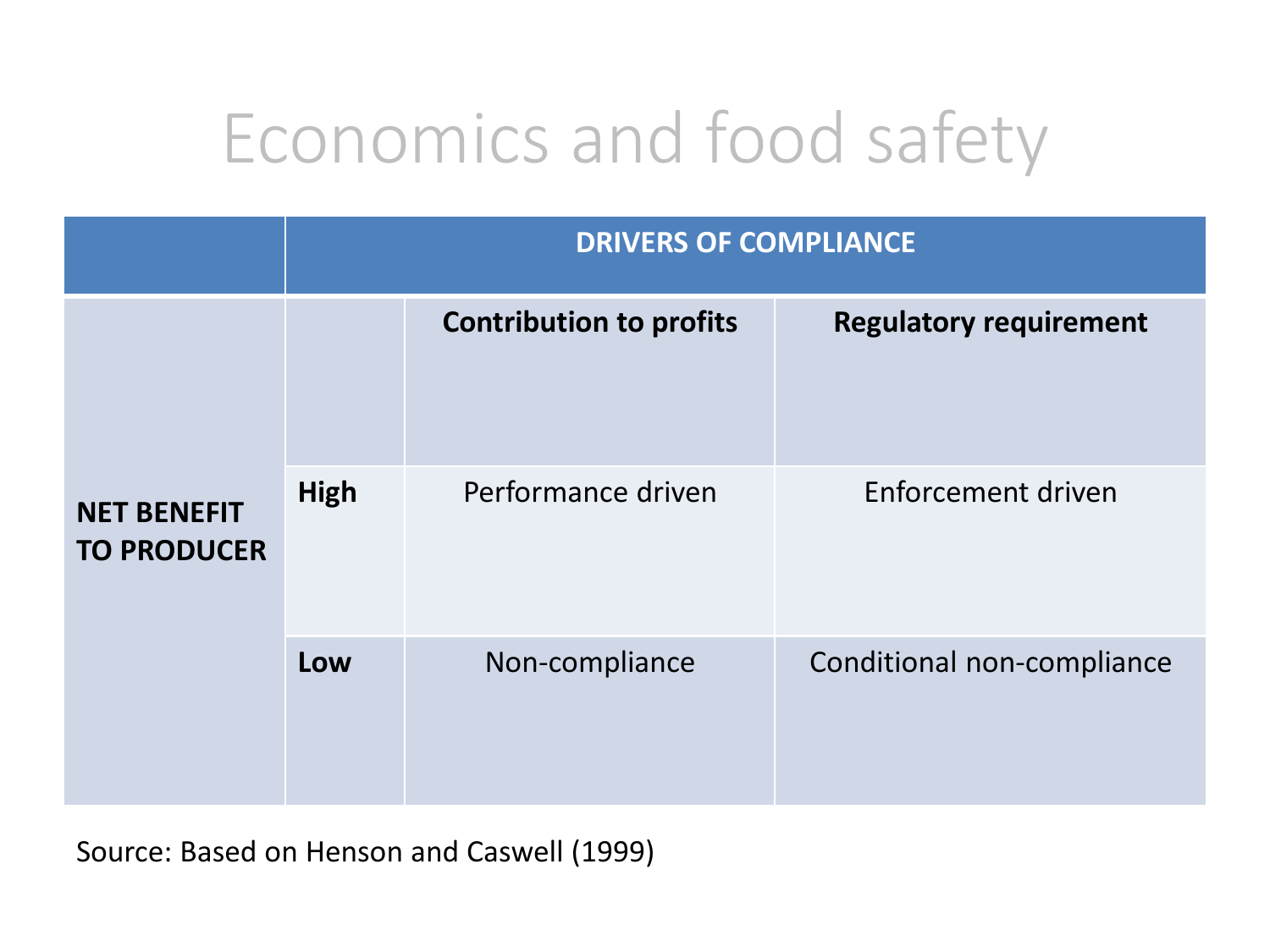#### Incentives for who?

- Consumers: own cost-benefit calculus (MC of paying more vs. MB of avoided illness)
- Different risk profiles and preferences  $\rightarrow$  variance in willingness to pay for food safety
	- Can be large, especially in developing countries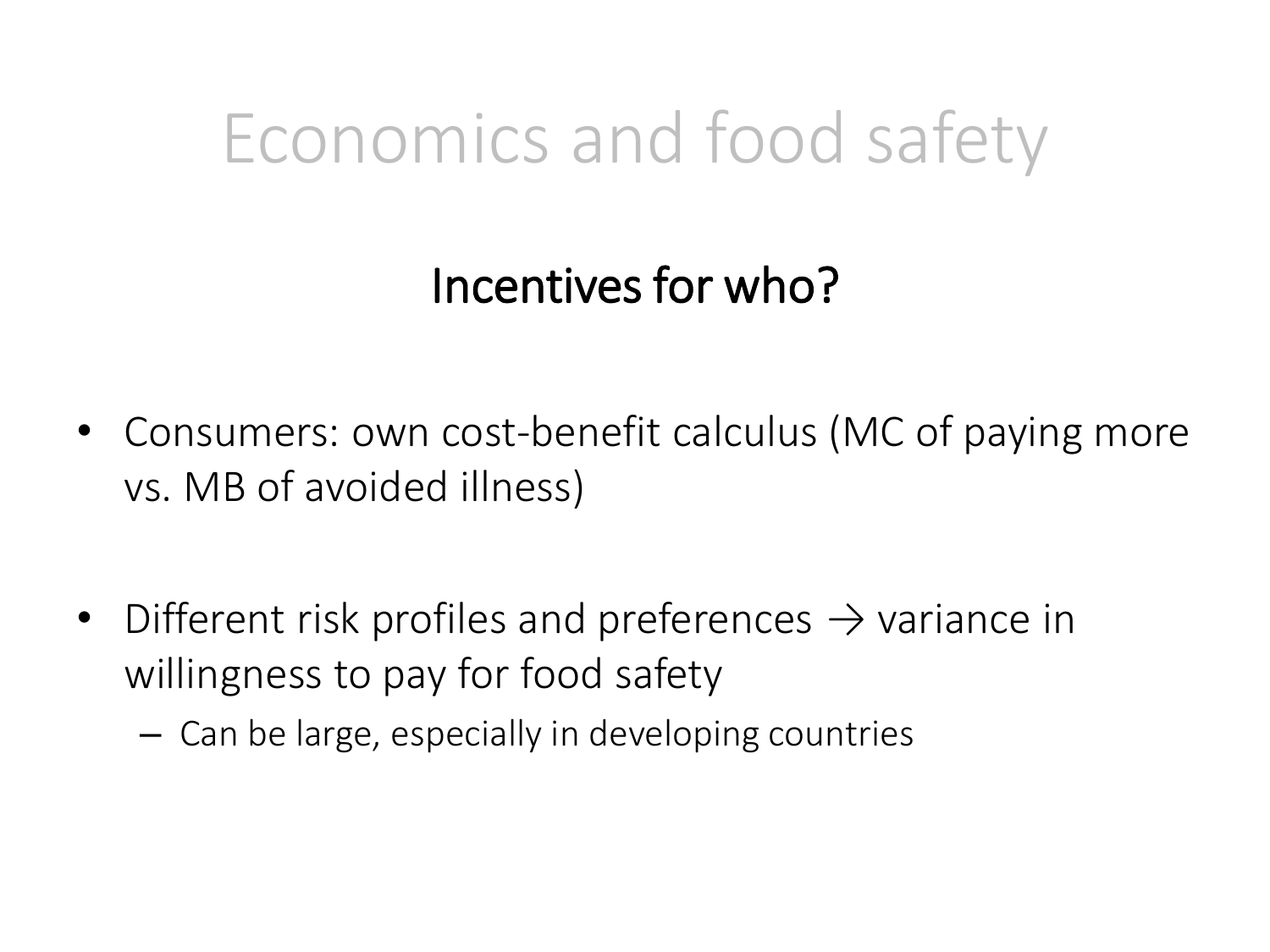#### Incentives for who?

- Markets: are the added benefits greater than the added cost to provide safe products (and differentiate)?
- Do such consumer segments exist to make this profitable?
- Heterogeneous preferences + cost differences  $\rightarrow$  missing markets (Antle 1999)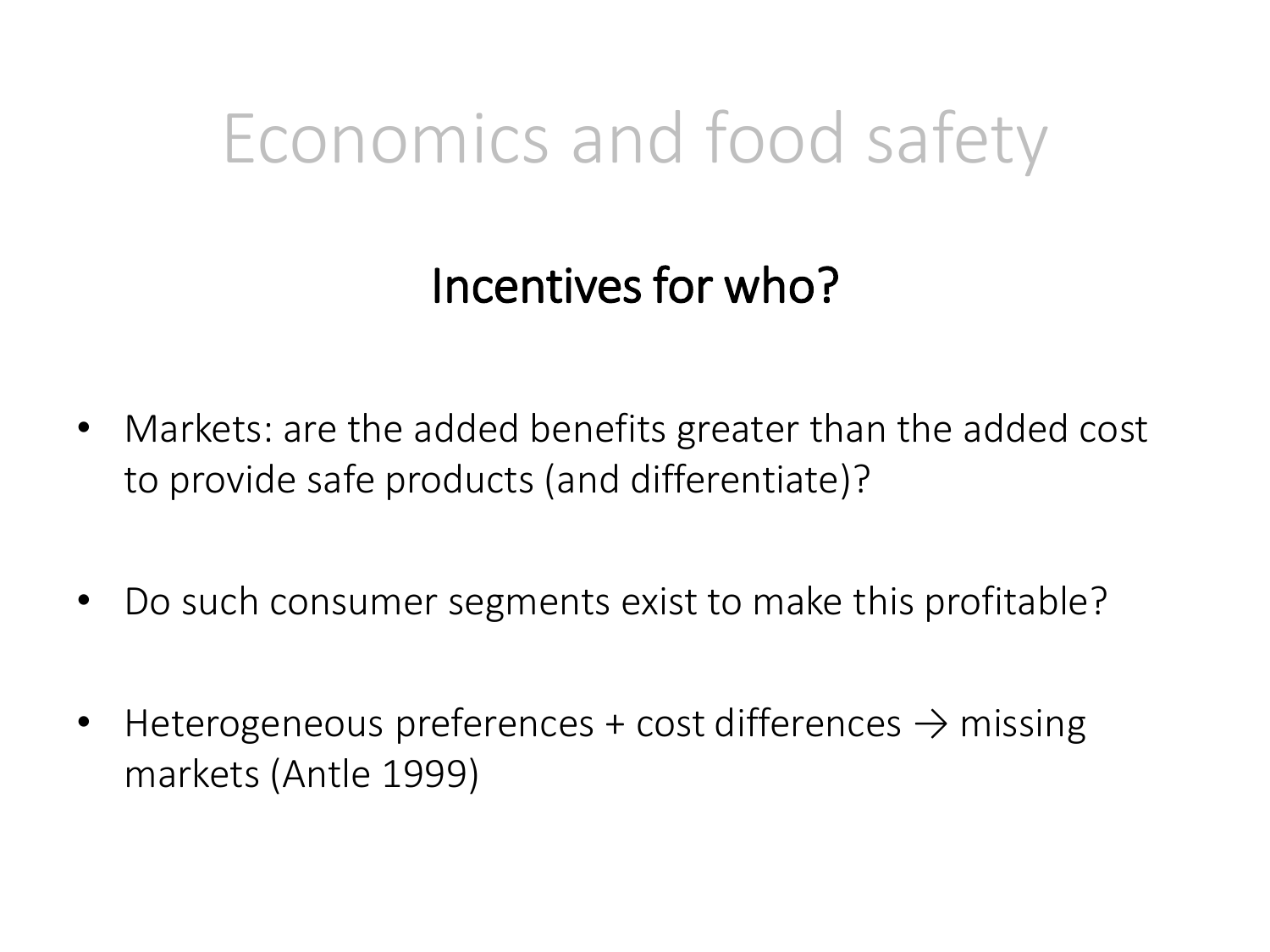#### Information

- Knowledge gaps an important mediating factor
- Information may not be perfect (as assumed in economics)
- Asymmetries in information between/among chain members can lead to market failures and the under-provision of food safety.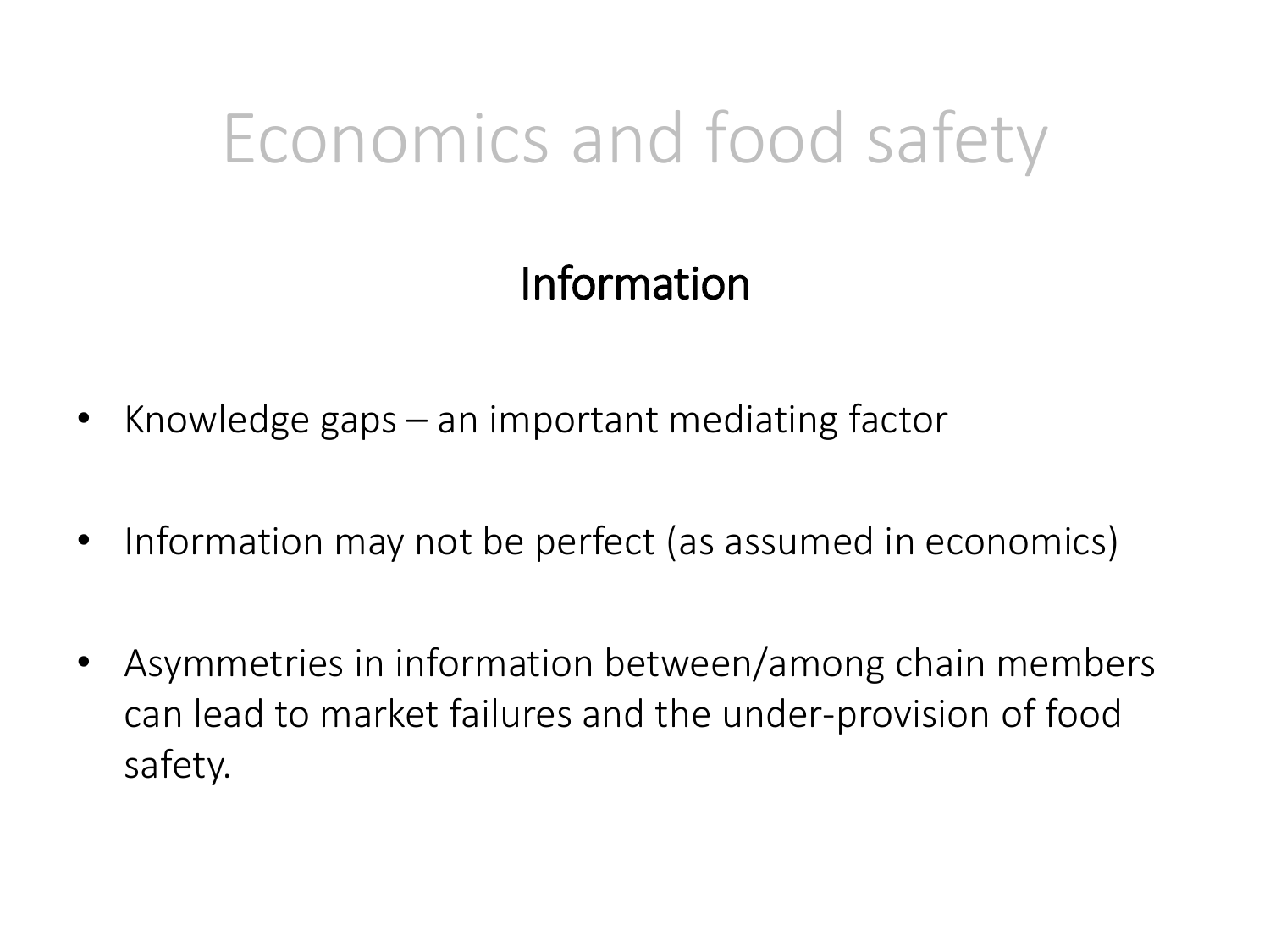#### Information

- Where information lacking throughout chain, enforcing food safety via public or private means difficult.
- Credence goods those where quality cannot be discerned before or after purchase – especially problematic.
- Can be difficult for producers themselves to establish reputations for quality/safety; may not be able to provide even if wanted to due to lack of information (Antle 1999).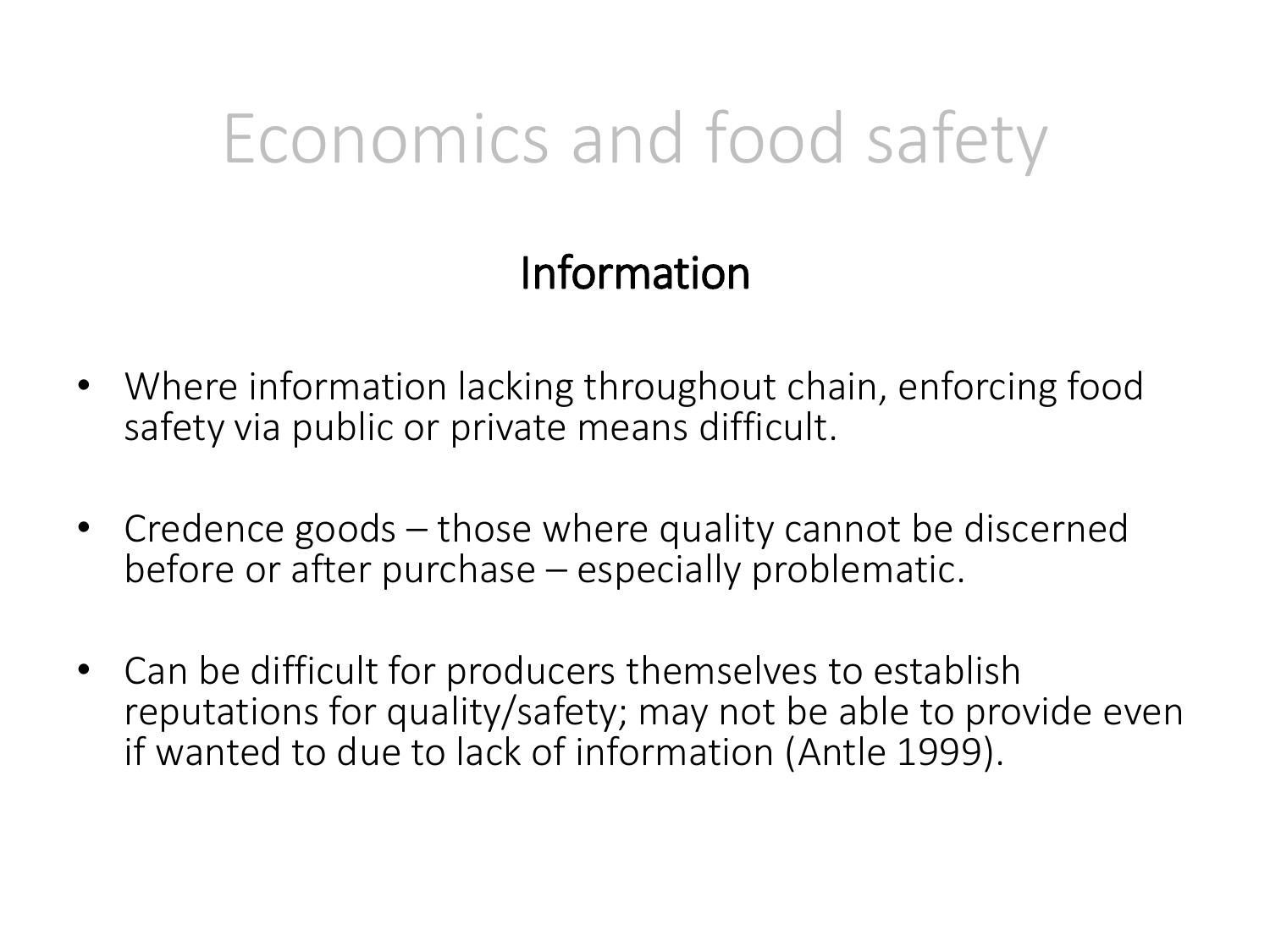#### Systems

- Food safety issues can arise in multiple parts of the chain  $\rightarrow$  actions taken by one affect all
- Issues of chain coordination and chain governance thus matter (markets vs. hierarchies)
- But this implies costs of food safety are not just regulatory costs but coordination costs also
	- Is coordination possible?
	- Who organizes?
	- What are incentives?
	- Who is responsible?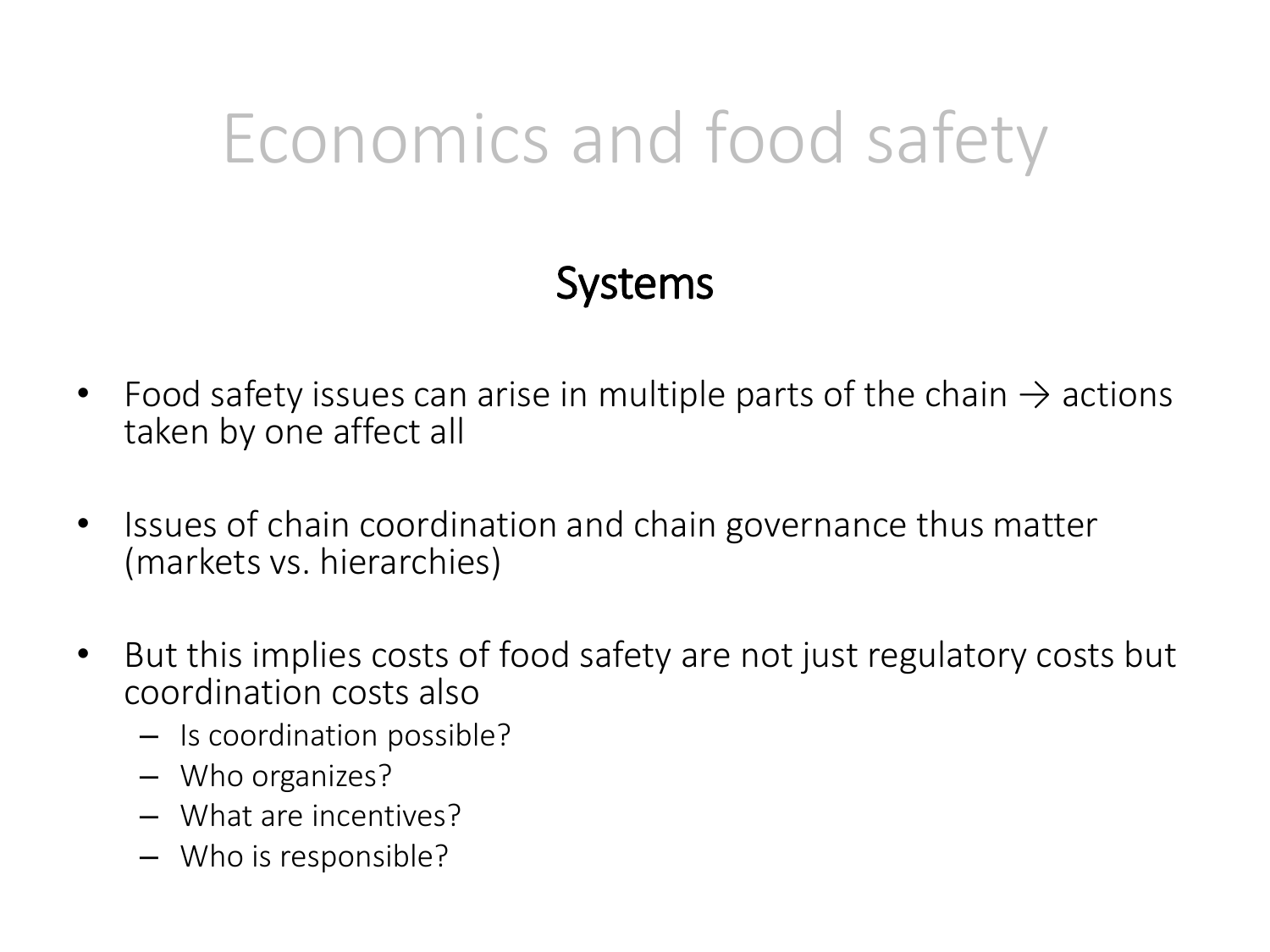#### Systems

- Food safety compliance depends on industry organization
- Conversely, industrial organization can be shaped by food safety standards (possibilities for exclusion).
- Example: horticulture value chain chains in developing countries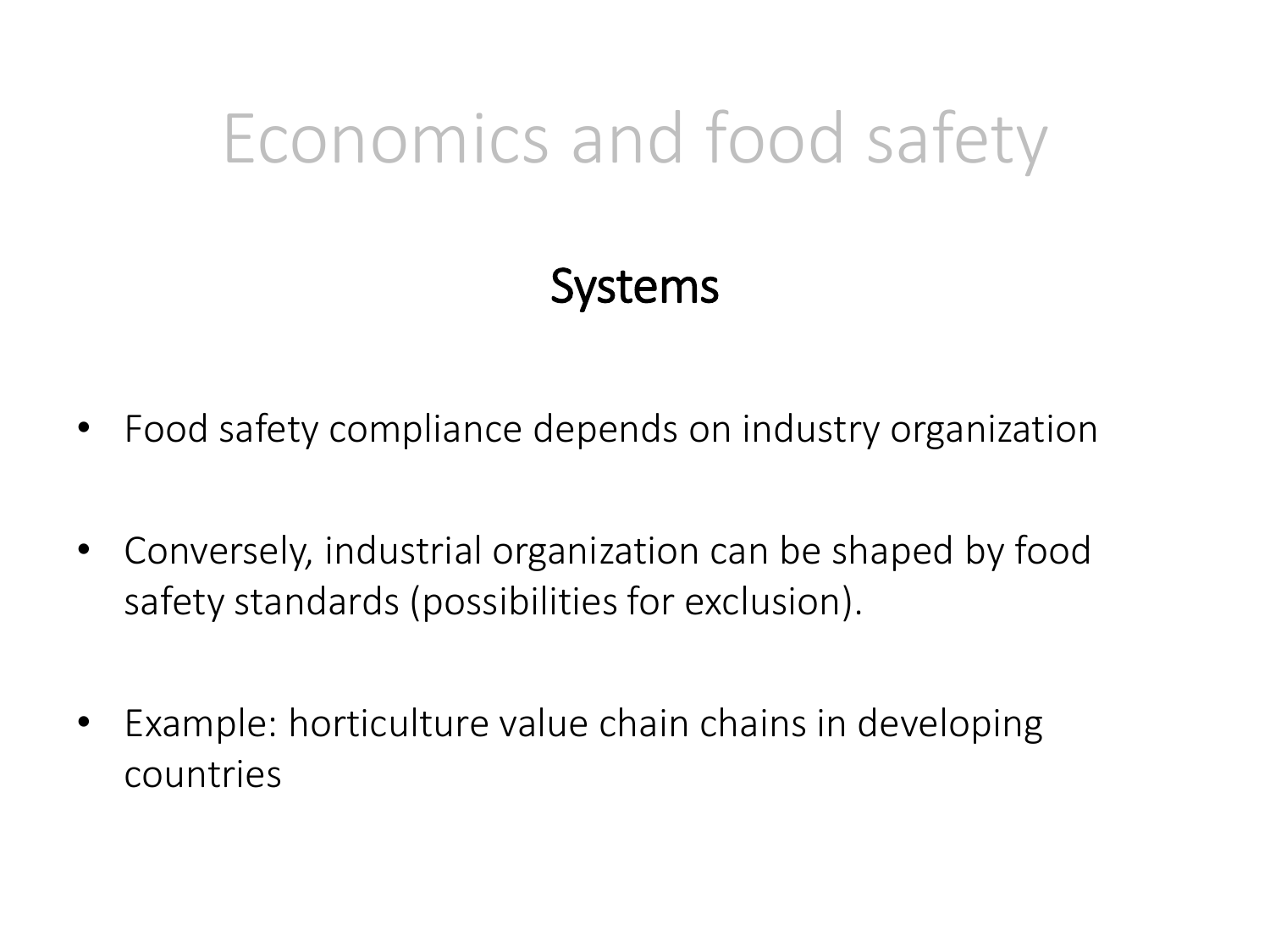### Gaps and future directions

#### Where are we currently?

- Analytical economic methods focus heavily on issues of costs
- Accounting, economic engineering, econometric approaches primarily used.
- Nodal focus, not systems focus.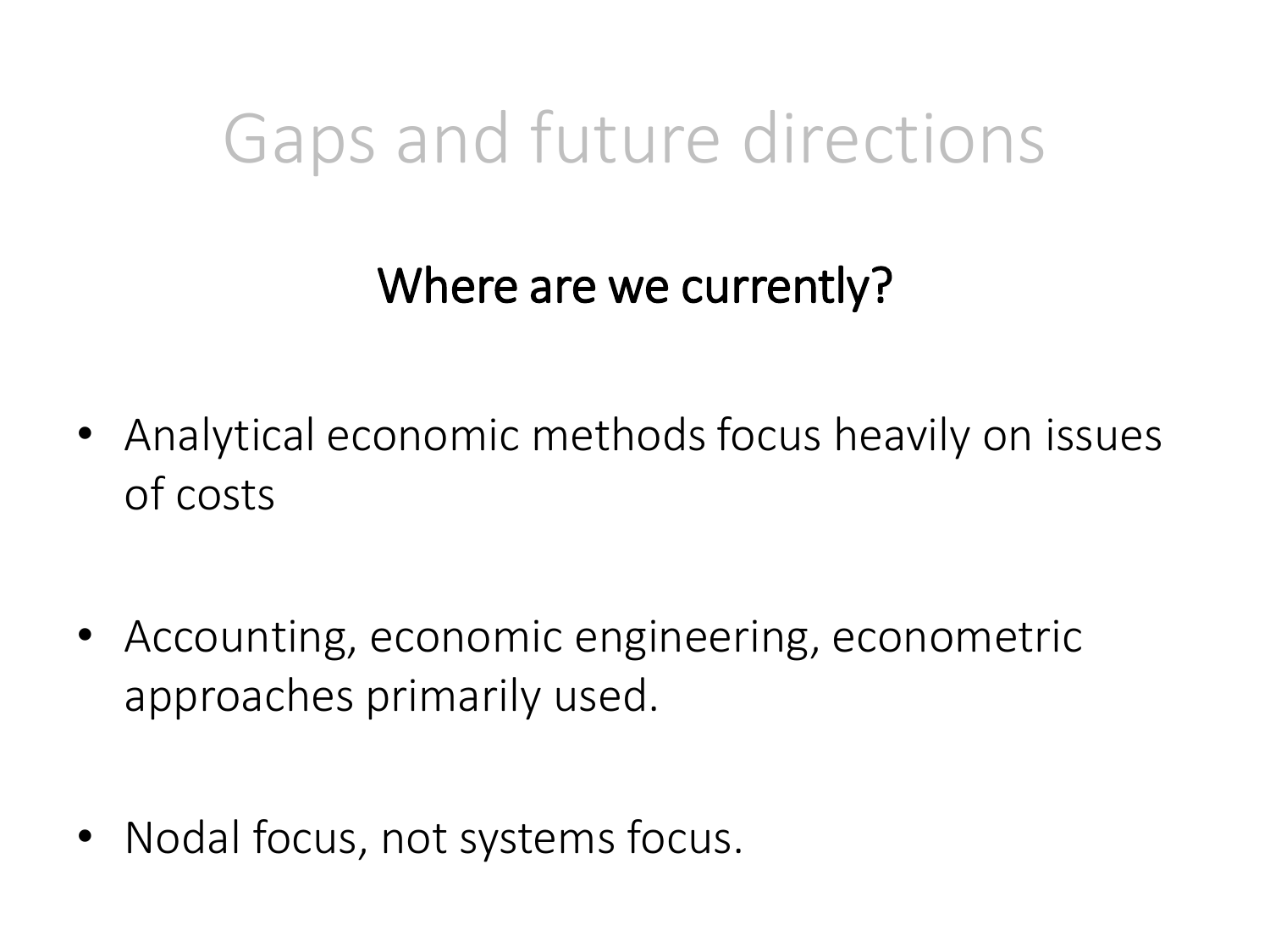## Gaps and future directions

#### **Challenges**

- Static focus to food safety what about dynamic and response to regulation?
- Chains and industry structures evolve based on external shocks  $\rightarrow$  feedbacks matter.
- This in turn creates new players, systems, and incentives how to capture?
- How to capture information gaps along the chain?